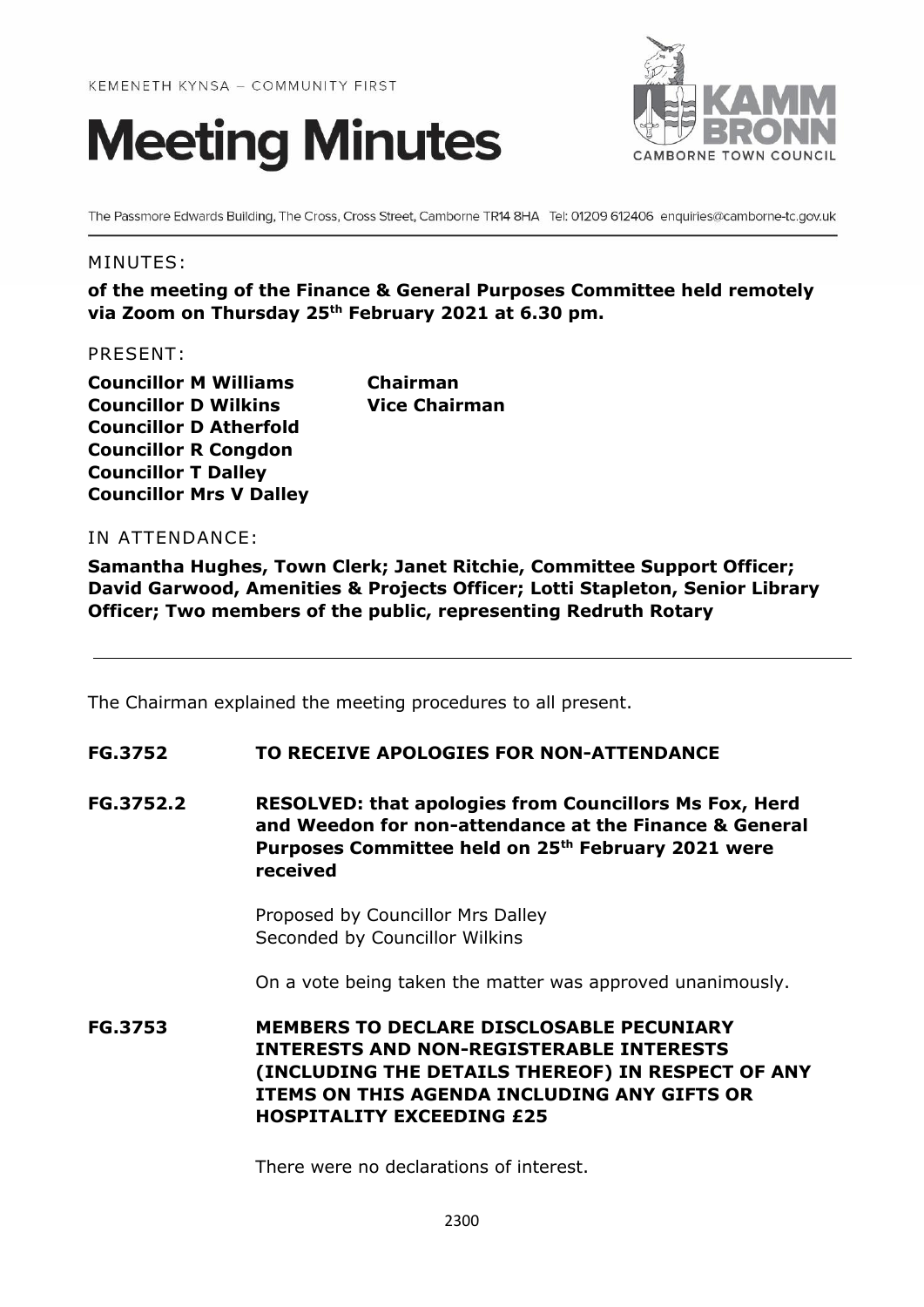# **FG.3754 TO APPROVE WRITTEN REQUEST(S) FOR DISPENSATIONS**

There were no dispensation requests.

## **FG.3755 CHAIRMAN'S ANNOUNCEMENTS**

There were no Chairman's announcements.

## **FG.3756 TO RECEIVE AND APPROVE THE MINUTES OF THIS COMMITTEE HELD ON 16th DECEMBER 2020**

# **FG.3756.2 RESOLVED: that the minutes of the Finance and General Purposes Committee held on 16 th December 2020 were received and approved for signing by the Chairman**

Proposed by Councillor Atherfold Seconded by Councillor Wilkins

On a vote being taken the matter was approved unanimously.

# **FG.3757 MATTERS ARISING, FOR INFORMATION ONLY, WHERE NOT INCLUDED BELOW**

There were no matters arising.

## **FG.3758 TO REVIEW THE GRANT AWARD POLICY AND APPROVE ANY AMENDMENTS**

The Town Clerk informed members that an amendment to the Policy was that the Town Council could not award grants to profitmaking organisations.

# **FG.3758.2 RESOLVED: that the Grant Award Policy with amendments was received and approved**

Proposed by Councillor Mrs Dalley Seconded by Councillor Wilkins

On a vote being taken the matter was approved unanimously.

**FG.3759 PUBLIC PARTICIPATION (SUBJECT TO STANDING ORDER 3E MEMBERS OF THE PUBLIC ARE PERMITTED TO MAKE REPRESENTATIONS, ANSWER QUESTIONS AND GIVE EVIDENCE IN RESPECT OF ANY ITEM OF BUSINESS INCLUDED IN THE AGENDA, UP TO A MAXIMUM OF FIFTEEN MINUTES)**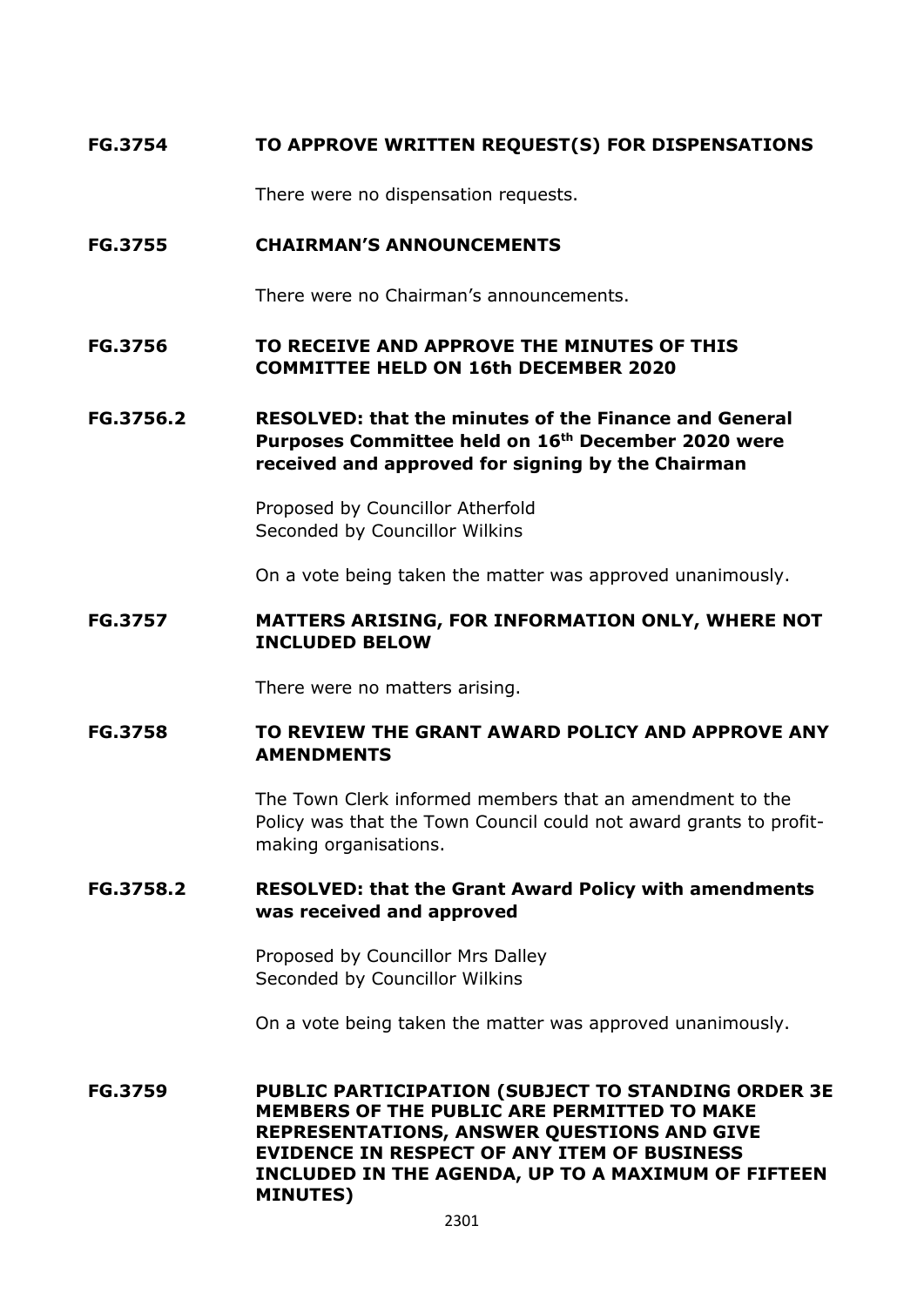One member of the public spoke on behalf of Redruth Rotary, which was supporting a safeguarding children's charity, "OK Our Kids" and was raising funds to purchase copies of the Watch Out children's guide to safeguarding, for distribution to the schools in Camborne parish. Redruth Rotary, which included members from the former Camborne Rotary, had raised its own funding of £1600 towards the project.

Questions were invited from members.

### **FG.3760 TO CONSIDER GRANT APPLICATIONS FROM**

- **i) True Butterflies Foundation (General Power of Competence);**
- **ii) Healthy Habits Foundation (General Power of Competence);**
- **iii) Redruth Rotary (General Power of Competence)**

## **AGREE ACTION AND AUTHORISE EXPENDITURE**

Members considered the applications.

True Butterflies Foundation was requesting funding towards its own fundraiser, to help those suffering from domestic abuse.

Healthy Habits Foundation was a private limited company and therefore did not accord with the terms of this Council's Grant Award Policy.

### **FG.3760.2 RESOLVED: that a grant of £1,000 was awarded to True Butterflies Foundation, under the General Power of Competence, with funds approved from the Community Grants and Donations Budget**

Proposed by Councillor Mrs Dalley Seconded by Councillor Wilkins

On a vote being taken the matter was approved unanimously.

## **FG.3760.3 RESOLVED: that grant funding was not awarded to Healthy Habits Academy as it was a private limited company which did not accord with the terms of this Council's grant policy**

Proposed by Councillor Wilkins Seconded by Councillor Mrs Dalley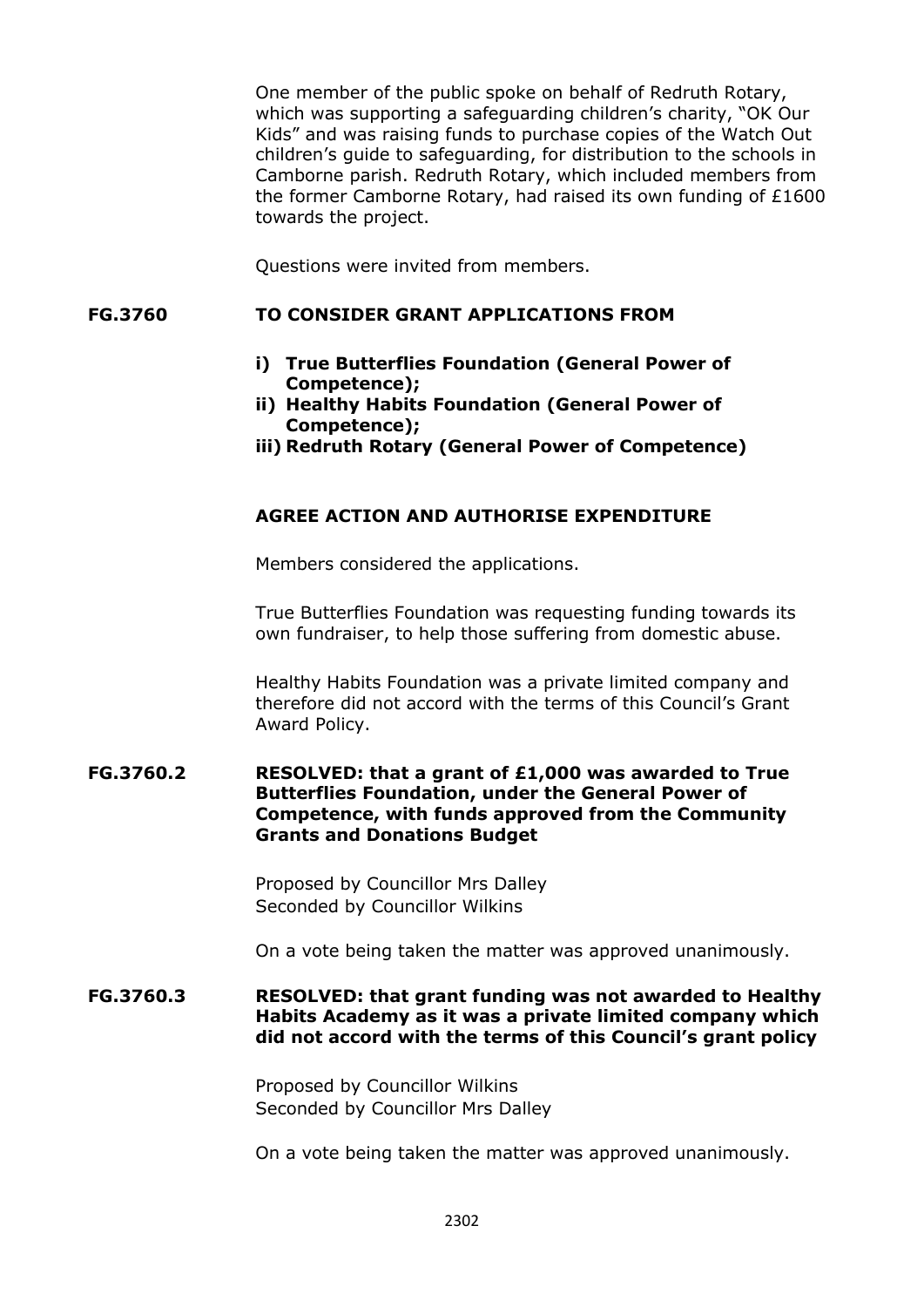**FG.3760.4 RESOLVED: that a grant of £700 was awarded to Redruth Rotary, under the General Power of Competence, with funds approved from the Community Grants and Donations Budget**

> Proposed by Councillor Mrs Dalley Seconded by Councillor Wilkins

On a vote being taken the matter was approved unanimously.

Two members of the public left the meeting at 6.49pm.

**FG.3761 TO RECEIVE AND APPROVE THE BANK CASH AND INVESTMENT RECONCILIATION, EARMARKED RESERVES REPORT AND DETAILED INCOME AND EXPENDITURE BY BUDGET HEADING REPORT UP TO DECEMBER 2020**

**FG.3761.2 RESOLVED: that the Bank Cash and Investment Reconciliation, Earmarked Reserves Report and Detailed Income and Expenditure by Budget Heading Report up to December 2020 was received and approved**

> Proposed by Councillor Williams Seconded by Councillor Atherfold

On a vote being taken the matter was approved unanimously.

**FG.3762 TO RECEIVE A VAT RETURN FOR CAMBORNE TOWN COUNCIL FOR THE PERIOD 1ST OCTOBER 2020 TO 31ST DECEMBER 2020**

**FG.3762.2 RESOLVED: that a VAT Return for Camborne Town Council for the period 1st October 2020 to 31st December 2020 was received**

> Proposed by Councillor Williams Seconded by Councillor Wilkins

On a vote being taken the matter was approved unanimously.

**FG.3763 TO APPROVE PAYMENTS FOR THE WHOLE MONTH OF DECEMBER 2020 MADE UNDER FINANCIAL REGULATION 4.1, 4.5, 5.4, 5.5, 6.2, 6.7 AND 7.2**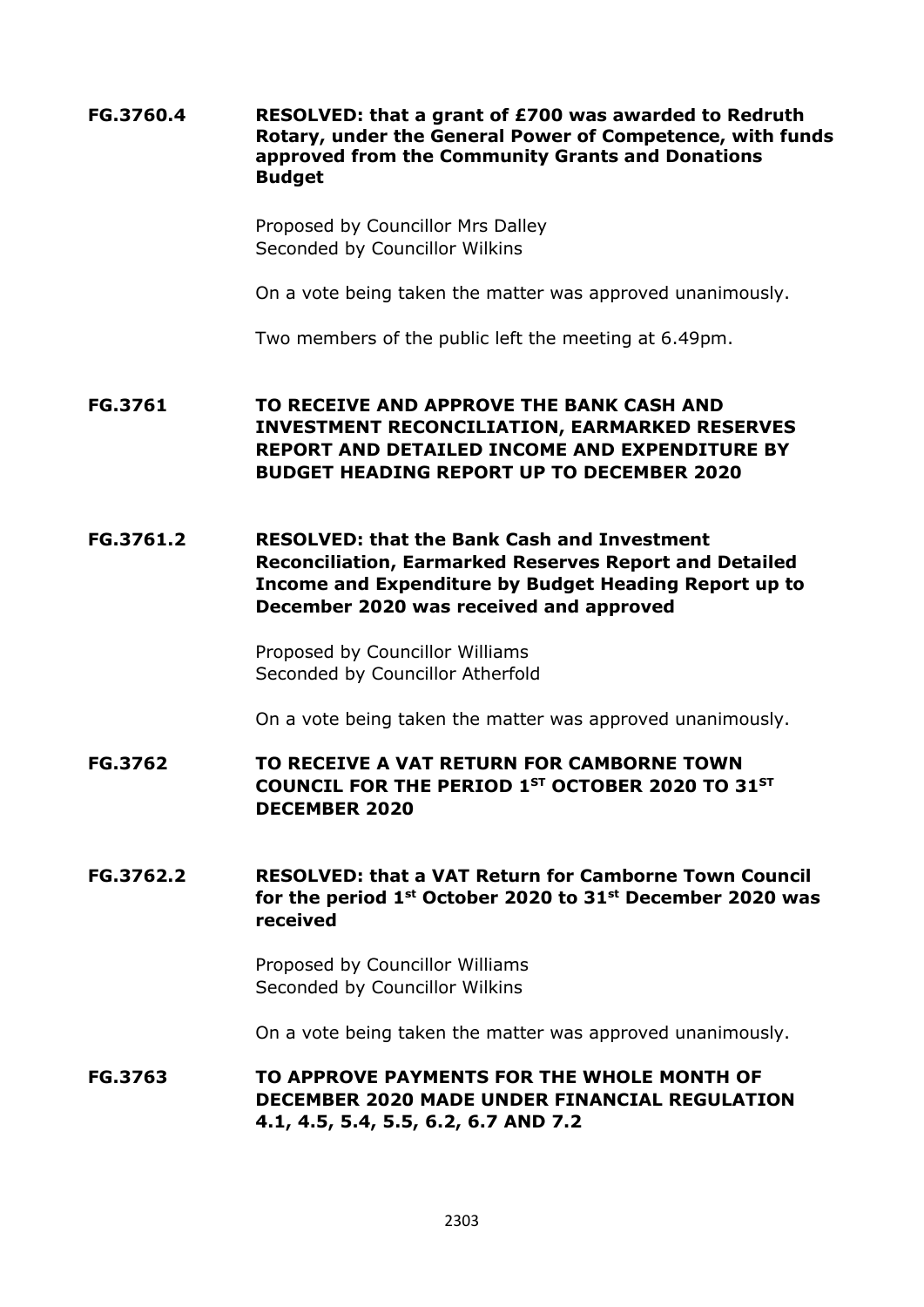# **FG.3763.2 RESOLVED: that payments for the whole month of December 2020 made under Financial Regulation 4.1, 4.5, 5.4, 5.5, 6.2, 6.7 and 7.2 were received and approved**

Proposed by Councillor Wilkins Seconded by Councillor Atherfold

On a vote being taken the matter was approved unanimously.

**FG.3764 TO APPROVE THE PAYMENTS MADE DURING THE MONTH OF JANUARY 2021, MADE UNDER THE DELEGATED AUTHORITY OF THE CHAIRMAN AND VICE CHAIRMAN**

**FG.3764.2 RESOLVED: that the payments made during the month of January 2021 made under the delegated authority of the Chairman and Vice Chairman were received and approved**

> Proposed by Councillor Williams Seconded by Councillor Wilkins

On a vote being taken the matter was approved unanimously.

- **FG.3765 TO APPROVE PAYMENTS MADE DURING THE MONTH OF JANUARY 2021 MADE UNDER FINANCIAL REGULATION 4.1, 4.5, 5.4, 5.5, 6.2, 6.7 AND 7.2**
- **FG.3765.2 RESOLVED: that payments made during the month of January 2021 made under Financial Regulation 4.1, 4.5, 5.4, 5.5, 6.2, 6.7 and 7.2 were received and approved**

Proposed by Councillor Wilkins Seconded by Councillor T Dalley

On a vote being taken the matter was approved unanimously.

# **FG.3766 TO RECEIVE AND APPROVE THE BANK CASH AND INVESTMENT RECONCILIATION, EARMARKED RESERVES REPORT AND DETAILED INCOME AND EXPENDITURE BY BUDGET HEADING REPORT UP TO JANUARY 2021**

The Town Clerk informed members that the Green Spaces Earmarked Reserves showed a high figure, the reason being that the Town Council had received an S106 payment for Camborne Recreation Ground. A Covid grant payment would be received by the end of the Financial Year, to replenish the funds spent on reopening the high street.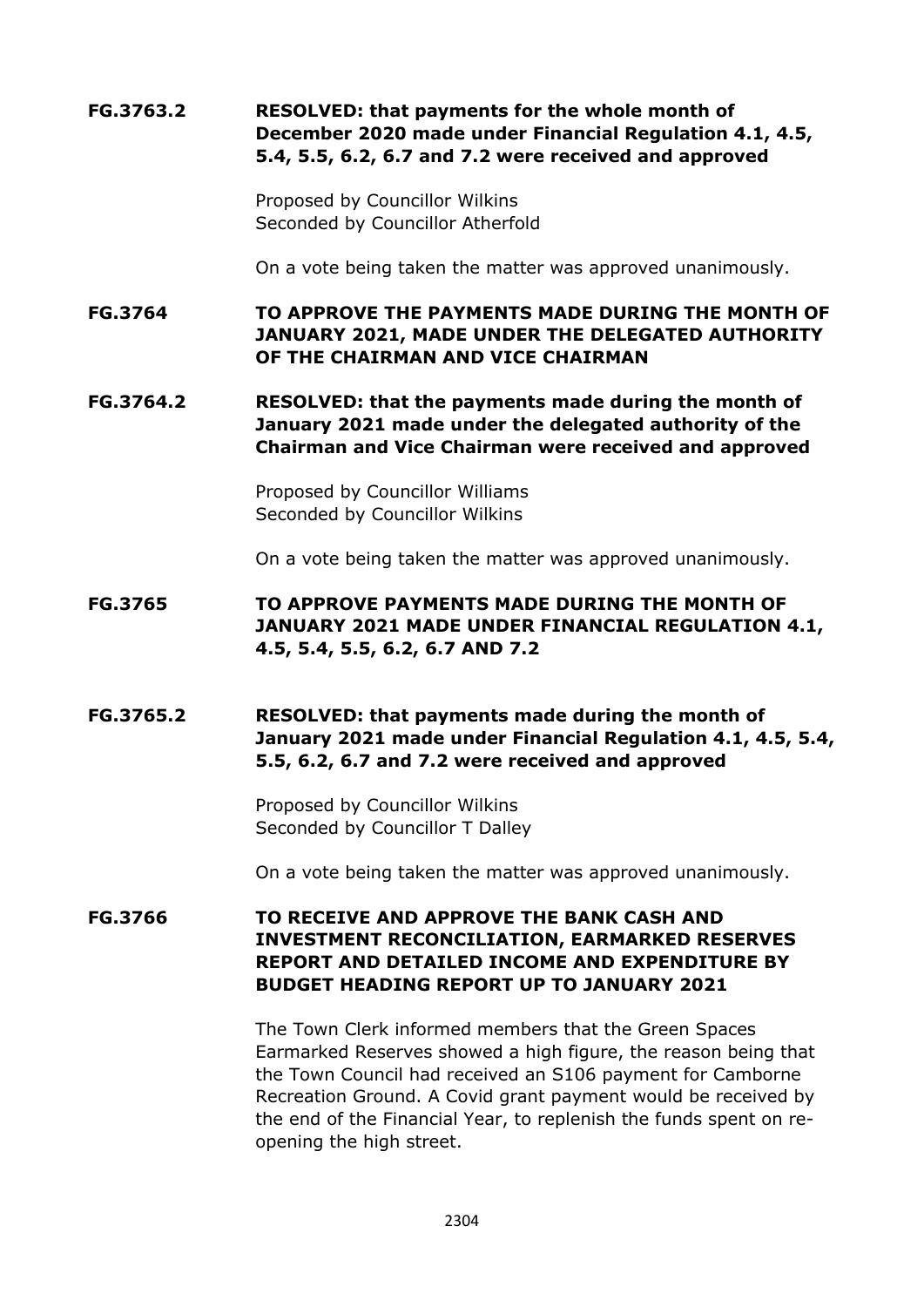**FG.3766.2 RESOLVED: that the Bank Cash and Investment Reconciliation, Earmarked Reserves Report and Detailed Income & Expenditure by Budget Heading report up to January 2021 was received and approved**

> Proposed by Councillor Williams Seconded by Councillor T Dalley

On a vote being taken the matter was approved unanimously.

**FG.3767 TO APPROVE THE PAYMENT OF INVOICES RECEIVED FOR THE MONTH OF FEBRUARY 2021, UP TO DATE SCHEDULE TABLED AT THE MEETING**

**FG.3767.2 RESOLVED: that the payment of invoices received for the month of February 2021, up to date schedule tabled at the meeting, was received and approved**

> Proposed by Councillor Williams Seconded by Councillor Wilkins

On a vote being taken the matter was approved unanimously.

**FG.3768 TO APPROVE PAYMENTS MADE DURING THE MONTH OF FEBRUARY 2021 MADE UNDER FINANCIAL REGULATION 4.1, 4.5, 5.4, 5.5, 6.2, 6.7 AND 7.2, UP TO THE DATE OF THE MEETING**

**FG.3768.2 RESOLVED: that payments made during the month of February 2021 made under Financial Regulation 4.1, 4.5, 5.4, 5.5, 6.2, 6.7 and 7.2, up to the date of the meeting, were received and approved**

> Proposed by Councillor Wilkins Seconded by Councillor Atherfold

On a vote being taken the matter was approved unanimously.

**FG.3769 TO RECEIVE A REPORT OF EXPENDITURE DELEGATED TO THE TOWN CLERK FROM THE DATE OF THE DECEMBER MEETING AND UP TO THE DATE OF THIS MEETING FOR APPROVAL**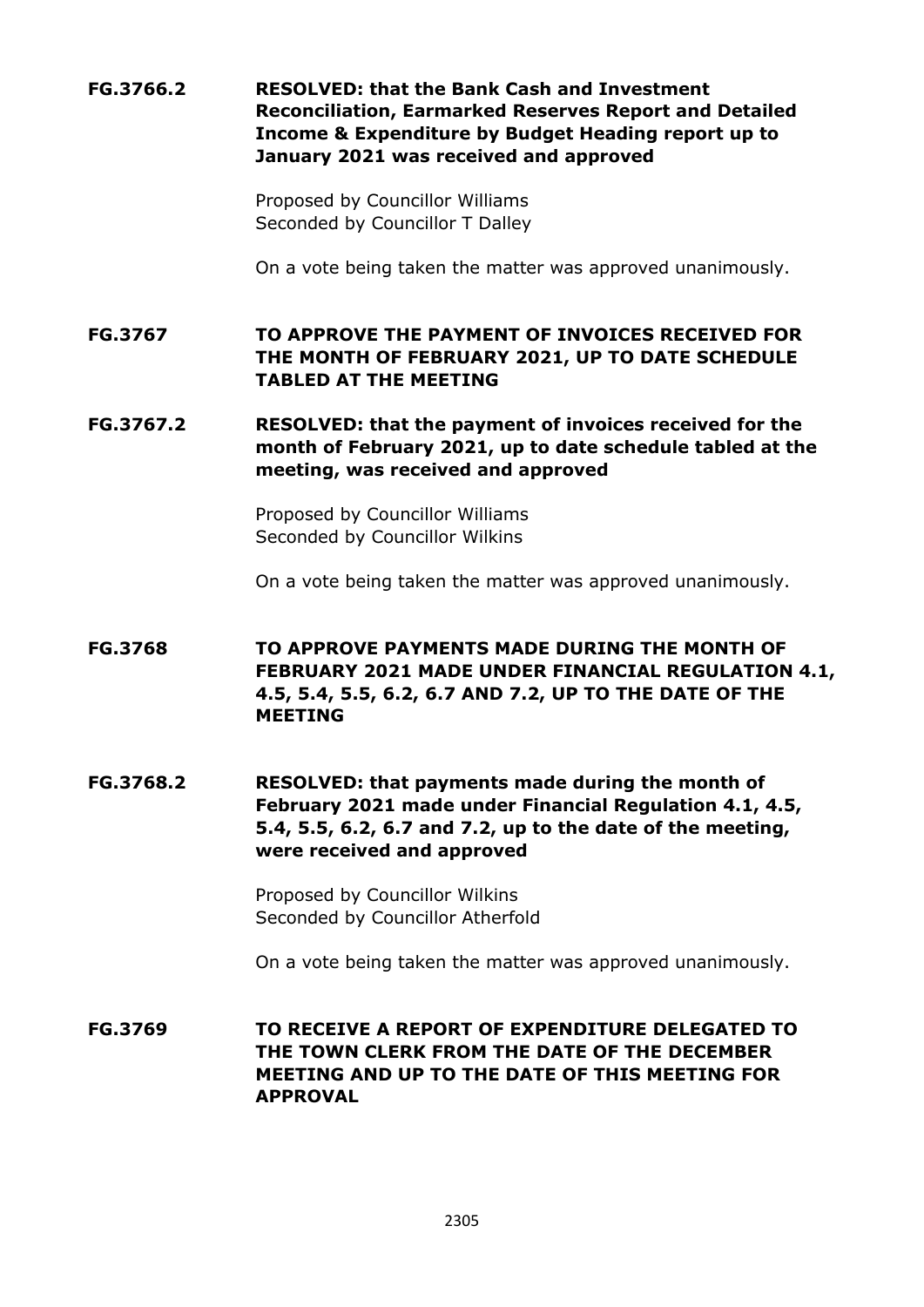# **FG.3769.2 RESOLVED: that a report of expenditure delegated to the Town Clerk from the date of the December meeting and up to date of this meeting for approval, was received and approved**

Proposed by Councillor Wilkins Seconded by Councillor Atherfold

On a vote being taken the matter was approved unanimously.

**FG.3770 TO RECEIVE A VERBAL PRESENTATION FROM THE SENIOR LIBRARY OFFICER ON EASTER LIBRARY ACTIVITIES, AGREE ACTION AND AUTHORISE EXPENDITURE**

> The Senior Library Officer informed members that the Library Staff were planning an Easter egg hunt, which would be an outdoor activity and was intended to connect with parishioners in a safe way.

# **FG.3770.2 RESOLVED: that a verbal presentation from the Senior Library Officer on Easter Library Activities was received and approved, with a budget of up to £100 allocated**

Proposed by Councillor Mrs Dalley Seconded by Councillor Atherfold

On a vote being taken the matter was approved unanimously.

## **FG.3771 TO RECEIVE A VERBAL REPORT FROM THE SENIOR LIBRARY OFFICER REGARDING LIBRARY DISPLAYS, AGREE ACTION AND AUTHORISE EXPENDITURE**

The Senior Library Officer informed members that as the Library was currently offering a click and collect service only, it was difficult for staff to make the public aware of the latest books in stock. She was requesting funding to purchase a display unit for the entrance hall, which could allow the public to view the books in a safe way. When the library re-opened, the unit could be used for a general display of library-related crafts.

# **FG.3771.2 RESOLVED: that a verbal report from the Senior Library Officer regarding Library Displays was received and that a budget of £150 was approved for the purchase of a display unit**

Proposed by Councillor Atherfold Seconded by Councillor Wilkins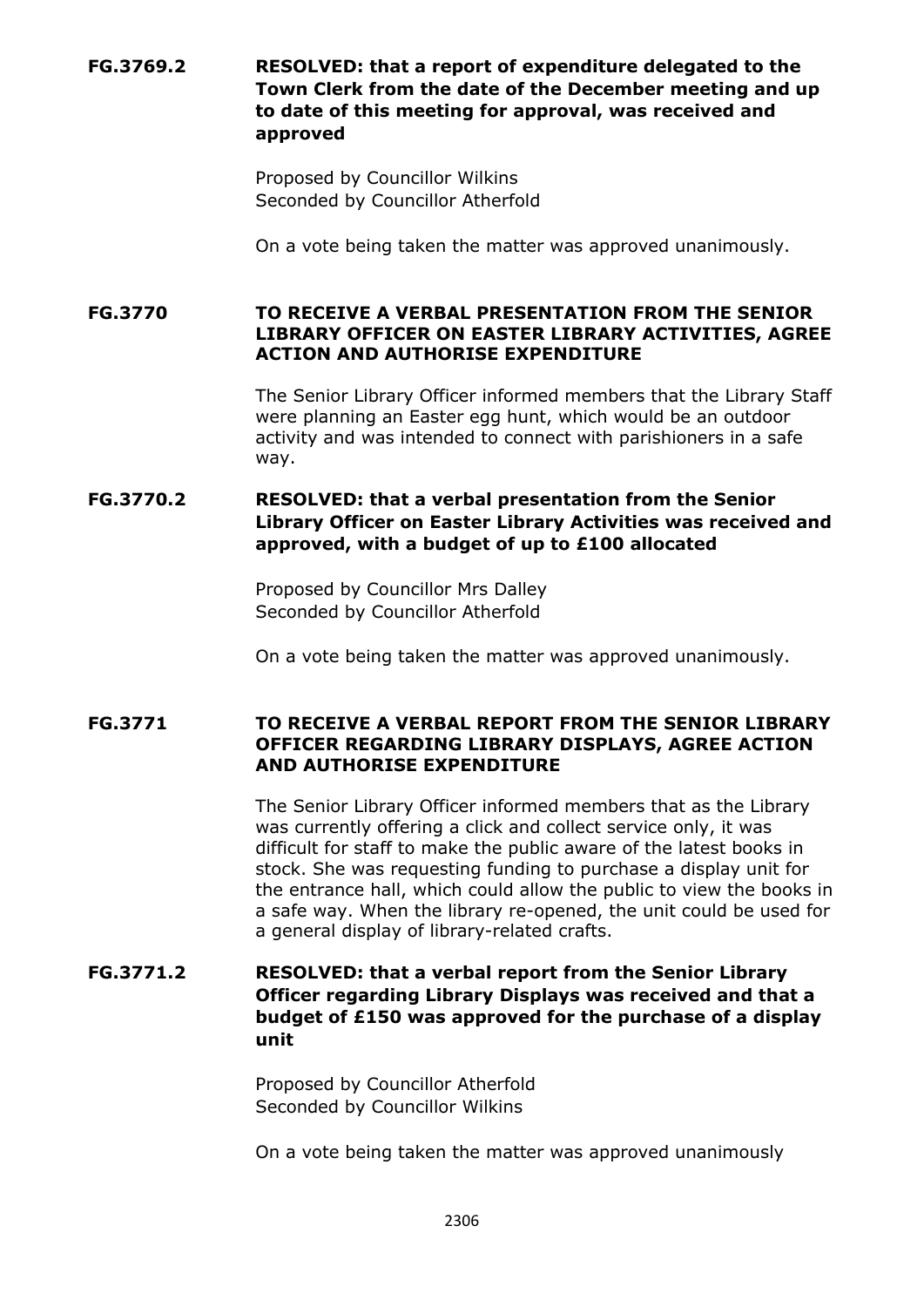### **FG.3772 TO RECEIVE A VERBAL AND WRITTEN REPORT FROM THE TOWN CLERK REGARDING COUNCILLOR AUDITS, AGREE ACTION AND AUTHORISE EXPENDITURE**

The Town Clerk informed members that the ongoing Covid situation was making it impossible to carry out Councillor monthly audits in the usual way. She suggested that for the second half of the financial year, Councillor audits were performed every alternate month, using Zoom, which would negate the requirement for members to enter the Passmore Edwards building.

# **FG.3772.2 RESOLVED: that a verbal and written report from the Town Clerk regarding Councillor audits was received and that the Councillor audits during the next six months would be carried out on a trial basis, using the Zoom facility**

Proposed by Councillor Williams Seconded by Councillor Wilkins

On a vote being taken the matter was approved unanimously.

### **FG.3773 TO REVIEW THE RISK REGISTER AND ASSESSMENTS AND APPROVE ANY AMENDMENTS**

The Amenities and Projects Officer had reviewed the Risk Register and Assessments, which he presented for consideration. A new Playground Risk Assessment had been created, which addressed the re-opening of the Town Council's parks and green spaces.

## **FG.3773.2 RESOLVED: that the Risk Register and Assessments were reviewed and approved, with amendments**

Proposed by Councillor Williams Seconded by Councillor Atherfold

On a vote being taken the matter was approved unanimously.

### **FG.3774 TO REVIEW THE PLAYGROUND RISK ASSESSMENT AND APPROVE ACTION**

# **FG.3774.2 RESOLVED: that the Playground Risk Assessment was reviewed and approved, and that the Town Council's playgrounds would be re-opened**

Proposed by Councillor Williams Seconded by Councillor Wilkins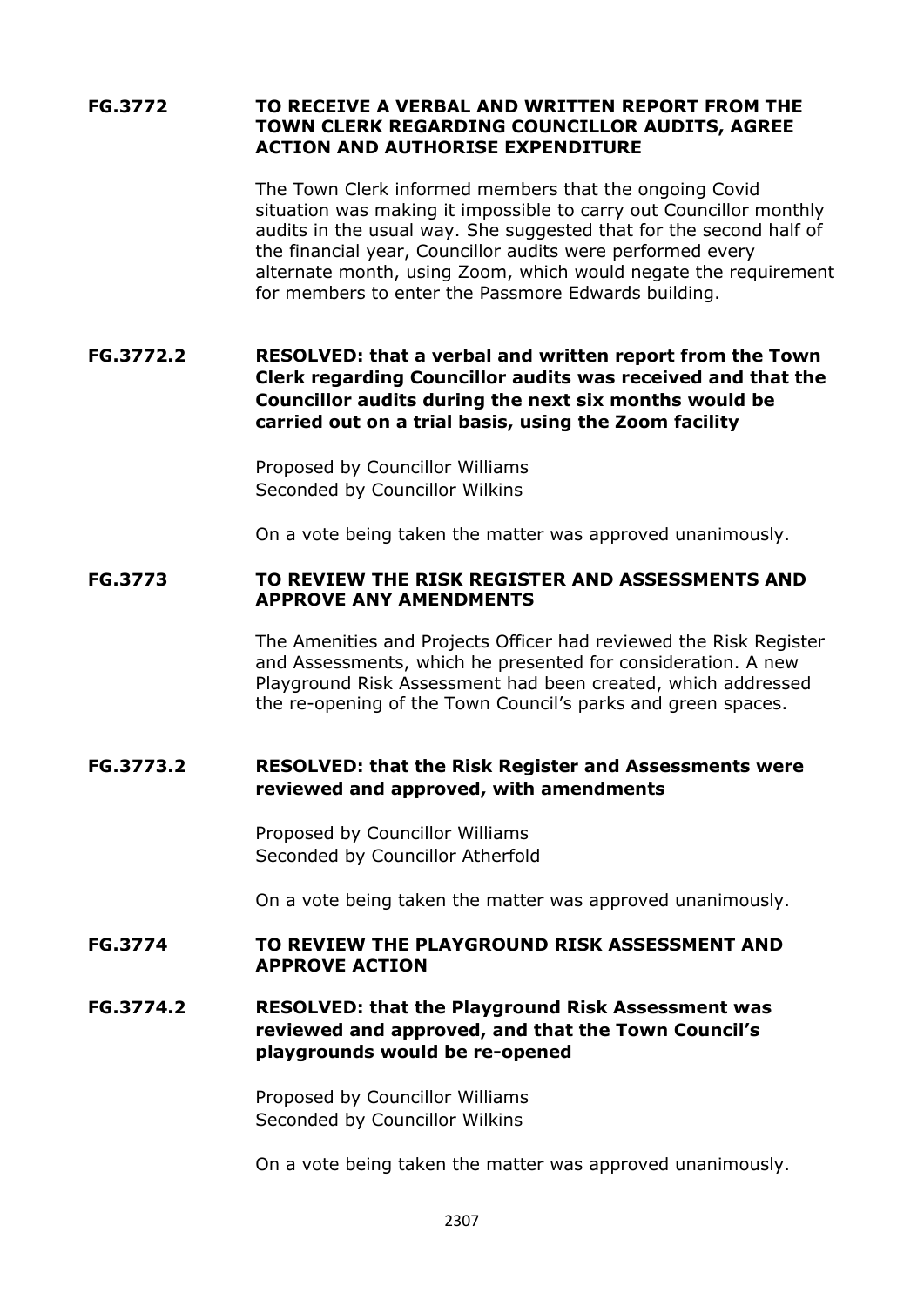### **FG.3775 TO REVIEW THE FINANCIAL RISK ASSESSMENT AND APPROVE ANY AMENDMENTS**

## **FG.3775.2 RESOLVED: that the Financial Risk Assessment was reviewed and approved, with amendments**

Proposed by Councillor Wilkins Seconded by Councillor Mrs Dalley

On a vote being taken the matter was approved unanimously.

## **FG.3776 TO REVIEW THE ASSET REGISTER AND APPROVE ANY AMENDMENTS**

# **FG.3776.2 RESOLVED: that the Asset Register was reviewed and approved, with amendments**

Proposed by Councillor Williams Seconded by Councillor Wilkins

On a vote being taken the matter was approved unanimously.

#### **FG.3777 TO REVIEW THE EFFECTIVENESS OF INTERNAL CONTROLS AND APPROVE ANY AMENDMENTS**

### **FG.3777.2 RESOLVED: that the Effectiveness of Internal Controls was reviewed and approved, with amendments**

Proposed by Councillor Atherfold Seconded by Councillor Mrs Dalley

On a vote being taken the matter was approved unanimously.

**FG.3778 THAT THIS COUNCIL RESOLVES UNDER THE 1960 PUBLIC BODIES (ADMISSION TO MEETINGS) ACT, TO EXCLUDE THE PRESS AND PUBLIC DUE TO THE CONFIDENTIAL NATURE OF THE BUSINESS TO BE DISCUSSED**

# **FG.3778.2 RESOLVED: that under the 1960 Public Bodies (Admission to Meetings) Act, the Press and Public were excluded**

Proposed by Councillor Mrs Dalley Seconded by Councillor Wilkins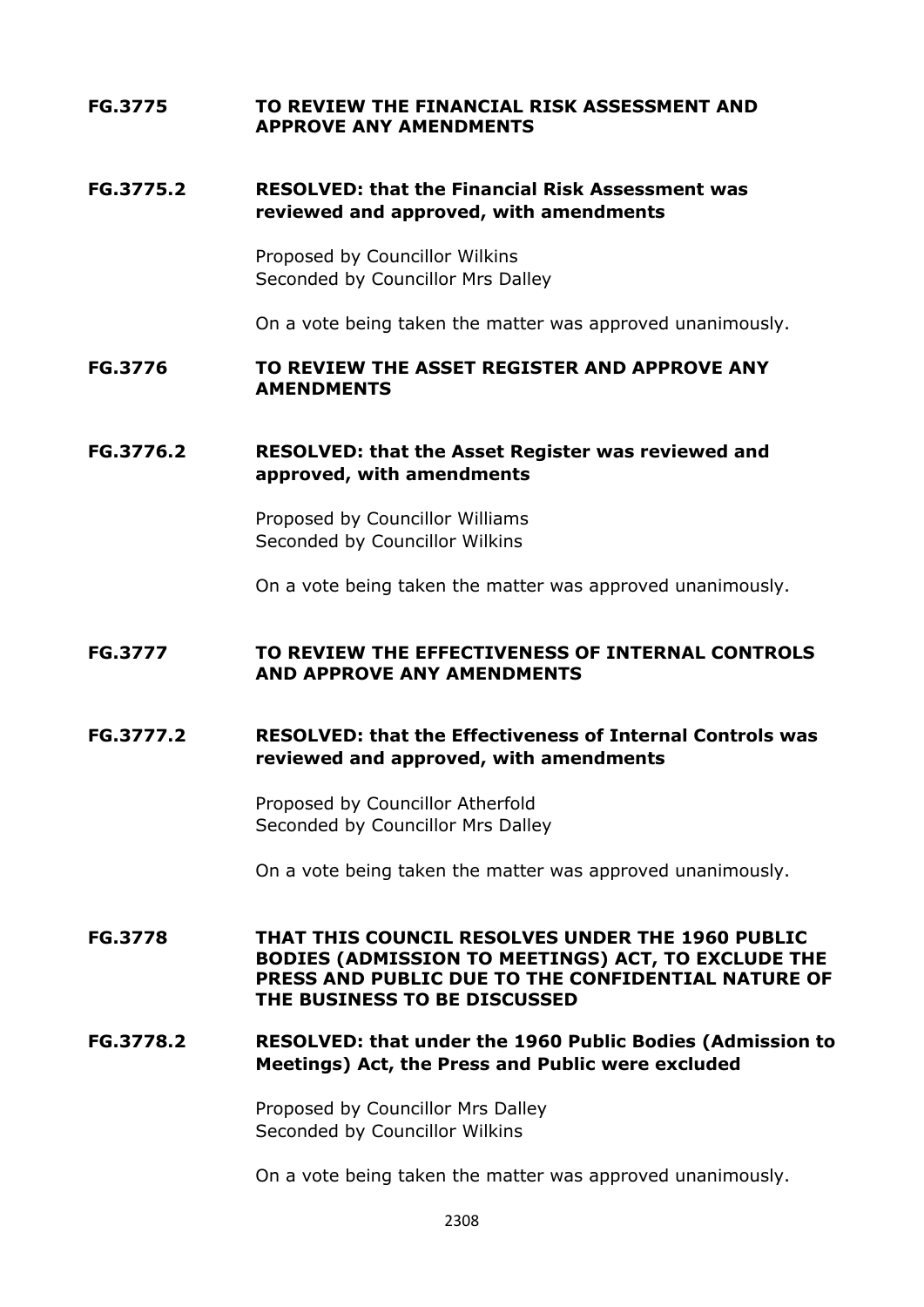# **FG.3779 TO RECEIVE QUOTATIONS FOR ICT SERVICE PROVISION AND CONSIDER A NEW CONNECTED BROADBAND LINE FOR UNIT 5, AGREE ACTION AND AUTHORISE EXPENDITURE**

The Town Council's ICT Service Provision was due for renewal in April 2021. The Town Clerk presented four quotations for consideration, which included installation of a broadband line in Unit 5, which would increase facilities for the Amenities team.

Discussion took place and members considered the options.

**FG.3779.2 RESOLVED: that quotations for ICT Service Provision were received and that ITEC were approved to provide the ICT Services for Camborne Town Council, at a cost of £254 per month, for three years, commencing in April 2021, and that IT support for Councillors' iPADS was reviewed in December 2021**

> Proposed by Councillor Williams Seconded by Councillor Wilkins

On a vote being taken the matter was approved unanimously.

**FG.3779.3 RESOLVED: that the Town Council uses the services of its IT provider to install a broadband line into Unit 5, at a cost of £45 per month, plus installation charges, using funds from the Amenities budget**

> Proposed by Councillor Wilkins Seconded by Councillor Atherfold

On a vote being taken the matter was approved unanimously.

## **FG.3780 TO RECEIVE A QUOTATION FOR MEMBER TRAINING, AGREE ACTION AND AUTHORISE EXPENDITURE**

The Town Clerk informed members that the Cornwall Association of Local Councils (CALC) was scheduling virtual training sessions for Councillors, to coincide with the May 2021 elections. This would benefit any new members and provide existing members with updated training.

# **FG.3780.2 RESOLVED: that a quotation for Member Training was received and approved, with expenditure approved from the Member Training Budget**

Proposed by Councillor Mrs Dalley Seconded by Councillor Wilkins